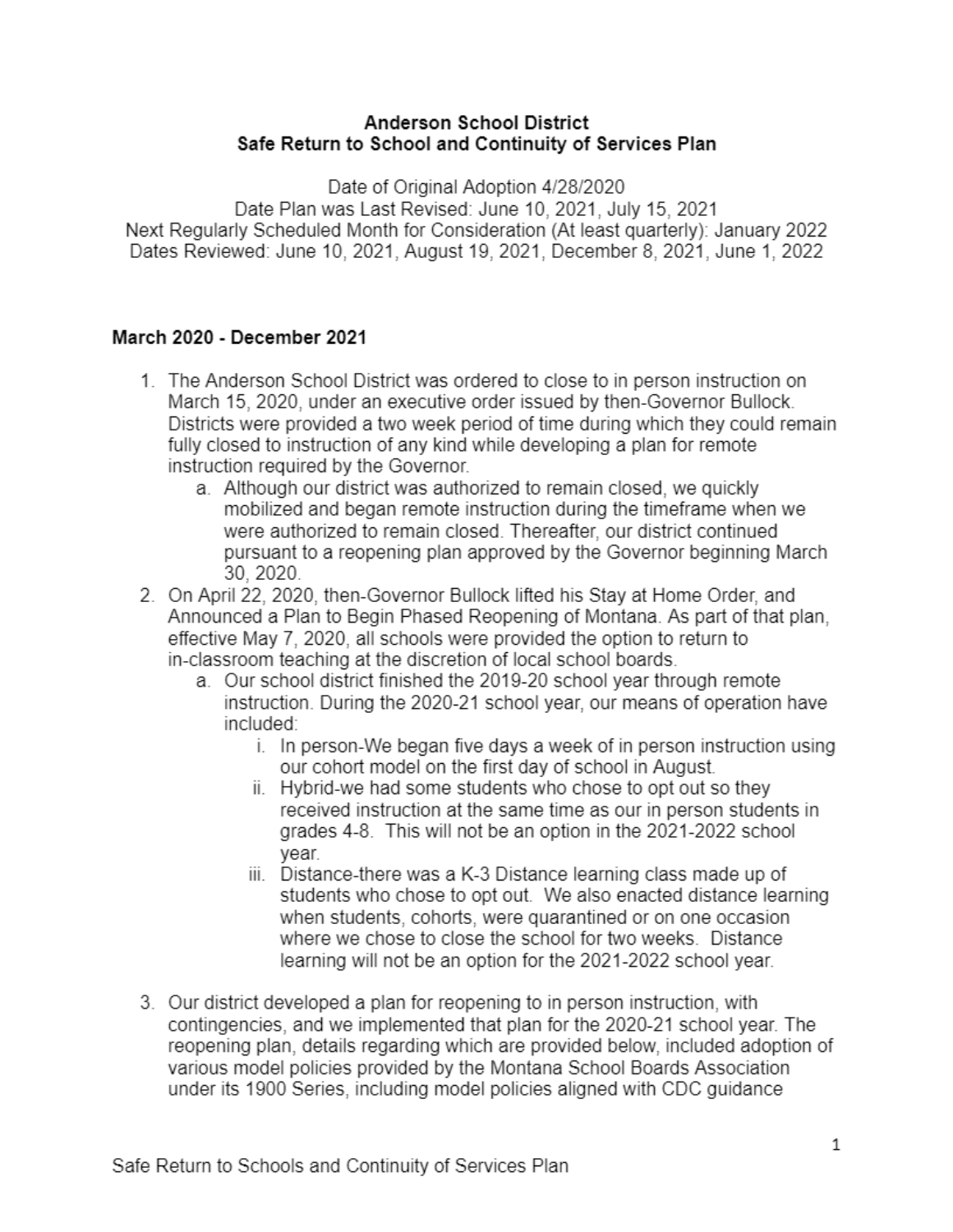regarding mitigation strategies to limit exposure to and transmission of COVID-19 in school settings.

- 4. Our district finished the 2020-21 school year strong, having provided high quality learning opportunities to the students in our community in safe and effective learning environments.
- 5. We embraced a fundamental principle of providing extensive transparency to our community throughout the above time frame. We publicly noticed, held meetings regarding, and provided extensive opportunities for our community to provide us with feedback regarding the School District's plans and we carefully considered such feedback in developing and refining the School District's plans throughout the last 14-15 months.
- 6. The district has developed and implemented a COVID-19 Mitigation Plan for the 2021-2022 school year. This plan includes items from the 1903, 1905, and 1905P policies adopted by the board to help provide quality in person learning opportunities for our students in a safe and effective learning environment.

## **Safe Return to Schools and Continuity of Services Plan Contents:**

#### **March 2020-June 2021**

### **Part I: Documentation of Meaningful Consultation in Developing and Refining the School District's plan from March 2020 Through June 2021:**

We noticed, held, and invited public comment on our evolving plans for a safe return to school and continuity of services on the following dates since March 2020 at the following board meetings. Our website is also open to public comment at any time to board members. Our students and staff completed a survey in July of 2020. We had a standing agenda item at our board meetings of "onsite instruction update" that was provided during the school year.

4/28/20, 4/30/20, 5/14/20, 7/9/20, 7/28/20, 8/10/20, 8/13/20, 8/17/20, 8/25/20, 9/10/20, 9/30/20, 10/8/20, 10/23/20, 10/29/20, 11/12/20, 12/10/20, 1/14/21, 2/11/21, 3/11/21, 4/8/21, 5/13/21,8/4/21,8/19/21, 12/8/21

Our invitation for public input included a general opportunity for the public to provide input and was provided to everyone interested, including:

- 1. Students; families; school and district administrators (including special education administrators); teachers, principals, school leaders, other educators, school staff, and their unions; and
- 2. stakeholders representing the interests of children with disabilities, English learners, children in foster care, and other underserved students.

## **Part II: Contents of The School District's plan for Safe Return to In-Person Instruction and Continuity of Services:**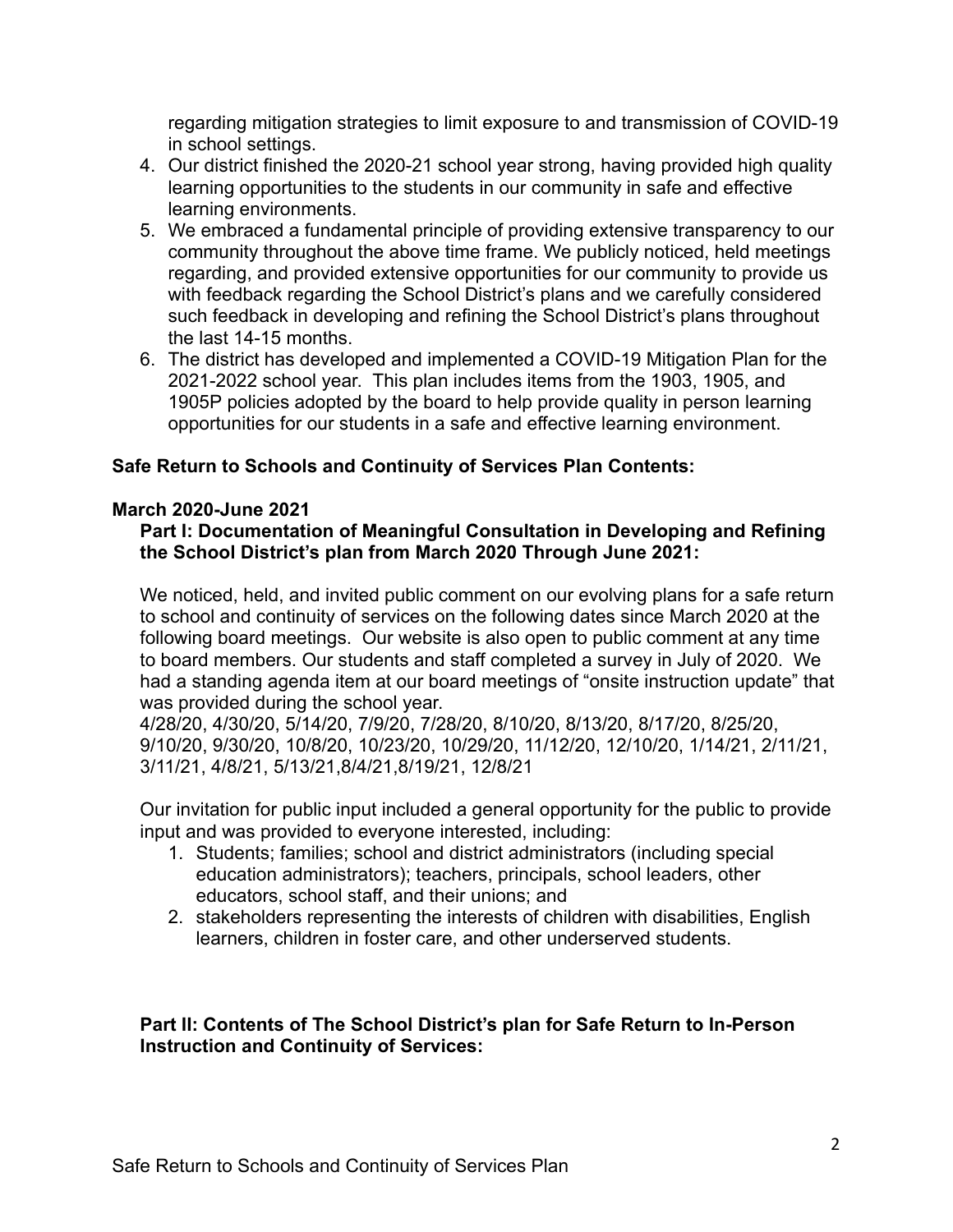1. A description of how the district will maintain the health and safety of students, educators, and other staff:

Following the lifting of the Stay-at-Home Order and subsequent reopening of the state on April 22, 2020, Anderson School District utilized the Montana Public Education Center *Roadmap for Safely Reopening Montana's Public Schools Using Emergency School District Policies* and accompanying MTSBA Model Emergency Policies. Utilizing these resources supported our district's continued service to students with transparency and accountability while ensuring the operations of the school district reflected the circumstances in our community.

The policies ensured our Board of Trustees and school leaders honored the following priorities: quality instruction to students; a healthy and safe setting for students, staff, and the community; needed support of teachers and staff; and responsible financial and operational procedures. The policies provided an actionable plan for completing the 2020-2021 school fiscal year in a manner that met these priorities and secured district funding while providing an operational platform for considering long term innovations in the delivery of education services.

Anderson School District implemented policy options that facilitated collaboration between the Board of Trustees, administrative team, employees, parents, students, health officials, and community as we established protocols aligned with CDC guidance addressing how instruction was to be delivered to students; how gatherings and events would take place on school property; how the health and safety of staff and students would be protected and preserved while schools were open; and how financial and operational functions of the school district would continue during the period of public health emergency.

Anderson School District reviewed, considered, and addressed numerous areas of operation in our reopening process. On the topic of school district policy and procedures, the district considered emergency policies and procedures, adoption and amendment of policies, suspension of policies, and administrative procedures. To support students' academic, mental, social and emotional success, the district considered alternative grading, counseling, extended school year, student instruction proficiency determinations and declarations, support for particularly vulnerable students, transportation services, access to internet for students, food preparation and service, summer school and additional student instruction resources. To ensure the health and safety of students, teachers, and staff, the district considered cleaning and disinfection, community use of facilities, county board of health orders, diagnosis and confidentiality, hand washing and related hygiene protocols, telework, school closure orders, stay at home orders, symptom monitoring and isolation, travel quarantines, visitors, volunteers, vulnerable individuals, masks and personal protective equipment, and physical distancing.

Following the *Roadmap for Safely Reopening Montana's Public Schools Using Emergency School District Policies* ensured Anderson School District has remained in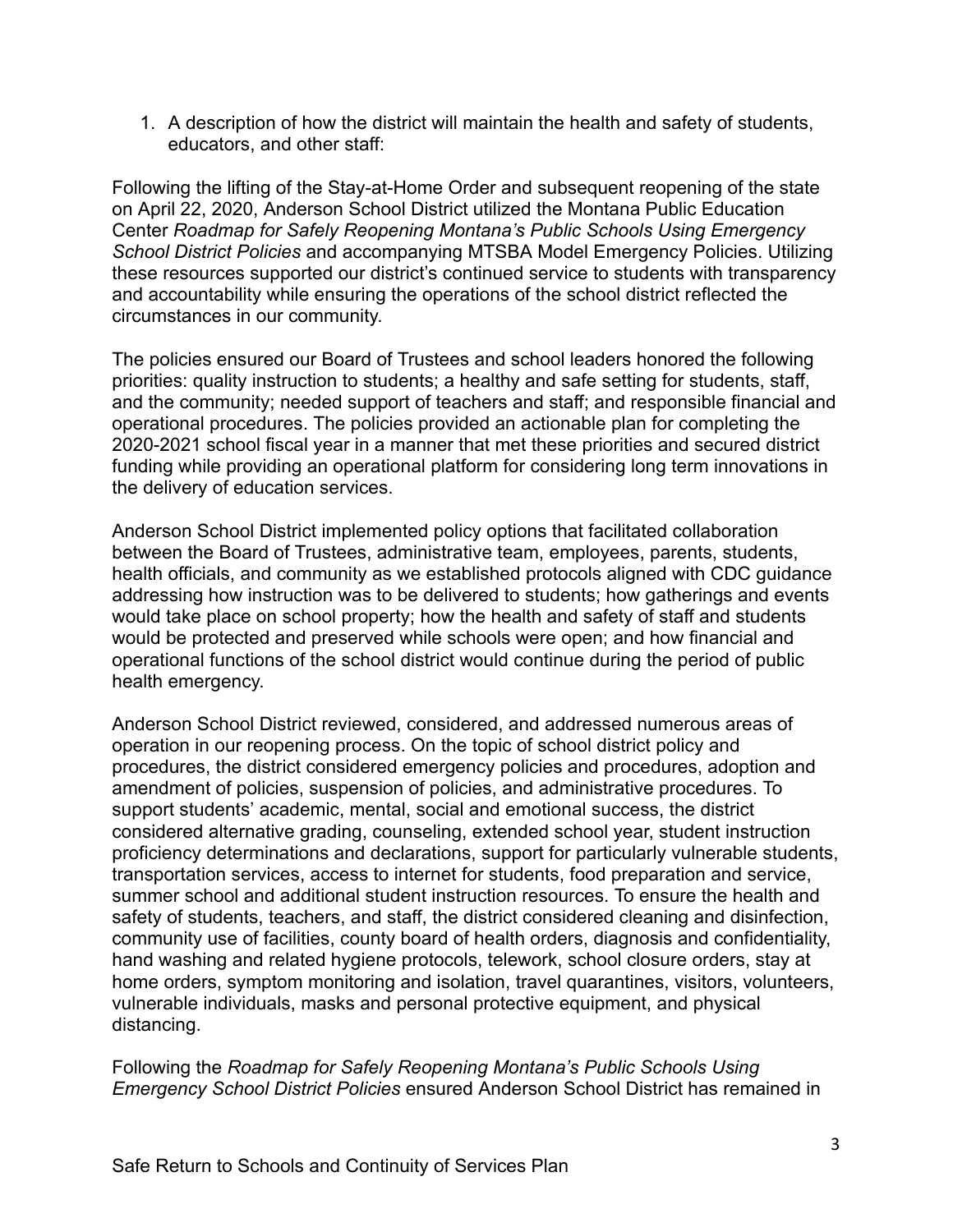compliance with guidance and best practices provided by federal, state, or local health officials. Our school district has continued to adapt and adjust our policies as new and updated guidance and best practices have become available.

Further, the policies provide options for consideration through input from our board of trustees, administrative team, employees, parents, students' health officials, and community as collaborative partners as we have worked our way through ever evolving changes due to the pandemic. By considering all possible perspectives and factors when making the decisions to adopt or adjust a policy, or to implement a policy, we focused on the health and safety of our students, staff, and community for delivery of learning and services to our students. The policies have enabled us to adjust our procedures and practices during different phases in compliance with guidance and best practices provided by federal, state, and local agencies.

Anderson School District will continue to follow the policies noted below while engaging in a quarterly reevaluation process to continue to ensure the health, safety and wellbeing of our students, teachers, staff, and community through 2024.

2. The extent to which the district has adopted policies, and a description of any such policies, on each of the following safety recommendations established by the CDC:

| <b>Topic</b>                                                                                      | <b>School</b><br><b>District</b><br><b>Policy</b><br><b>Reference</b> | <b>Description of Policy</b><br>(All referenced policies can be found at the end of<br>this document.)                                                                                                                                                                                                                                                                                                                                                                                                                                                                                                                                                                                                                          | <b>Policy</b><br><b>Adopted</b><br>and<br><b>Revised</b><br>Date(s)         |
|---------------------------------------------------------------------------------------------------|-----------------------------------------------------------------------|---------------------------------------------------------------------------------------------------------------------------------------------------------------------------------------------------------------------------------------------------------------------------------------------------------------------------------------------------------------------------------------------------------------------------------------------------------------------------------------------------------------------------------------------------------------------------------------------------------------------------------------------------------------------------------------------------------------------------------|-----------------------------------------------------------------------------|
| Universal and<br>correct wearing of<br>masks.                                                     | 1905                                                                  | 1905: The School District has adopted the protocols<br>outlined in this policy during the term of the declared<br>public health emergency to ensure the safe and<br>healthy delivery of education services provided to<br>students on school property. The supervising teacher,<br>principal, superintendent or designated personnel are<br>authorized to implement the protocols in coordination<br>with state and local health officials. The policy<br>establishes regulations requiring face coverings as<br>personal protective equipment.                                                                                                                                                                                 | 4/26/20]<br>1.<br>7/28/20<br>2.<br>3 <sub>1</sub><br>8/4/21                 |
| Modifying facilities<br>to allow for<br>physical distancing<br>(e.g., use of<br>cohorts/podding). | 1905;<br>1905P                                                        | 1905: The School District has adopted the protocols<br>outlined in this policy during the term of the declared<br>public health emergency to ensure the safe and<br>healthy delivery of education services provided to<br>students on school property. The supervising teacher,<br>principal, superintendent or designated personnel are<br>authorized to implement the protocols in coordination<br>with state and local health officials. The policy<br>establishes regulations regarding physical distancing<br>by requiring to the extent possible, elementary school<br>courses will be delivered to the same group of<br>students each day, and the same teachers will<br>remain with the same group in the same separate | 1.<br>4/26/20<br>7/28/20<br>2.<br>3.<br>8/4/21<br>8/19/21<br>4 <sup>1</sup> |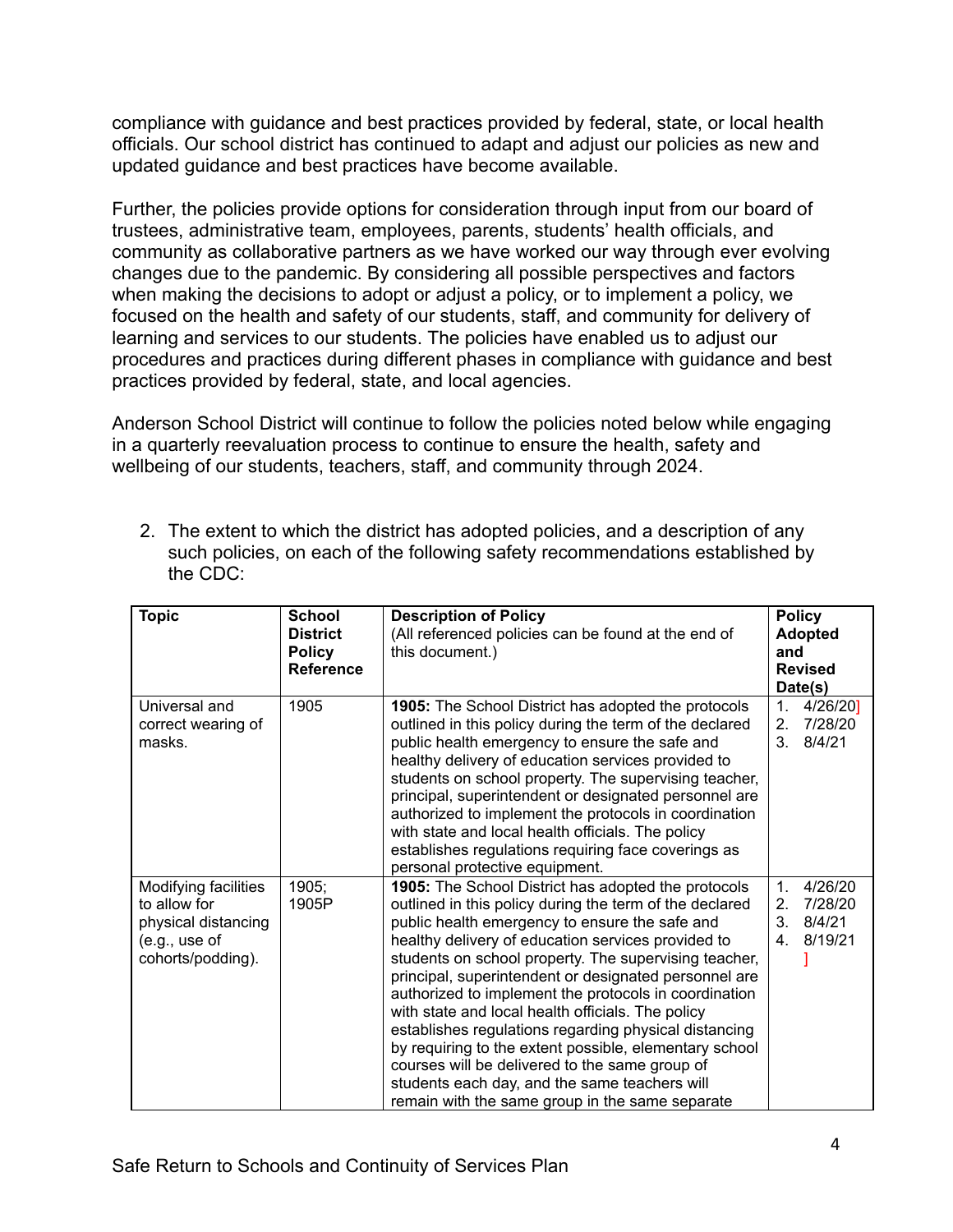|                                                                              |                | and designated room each day. Specialists (library,<br>HE, music, Spanish, guidance) will occur in students'<br>classrooms or outside if the weather permits. Meal<br>service will enact social distancing guidelines with<br>students remaining in their cohorts. Recess and use<br>of playgrounds during recess are permitted on an<br>adjusted schedule to maintain appropriate student<br>groupings.<br><b>1905P:</b> The administrative team of the School District<br>has adopted these procedures regarding symptoms<br>of illness, physical distancing and work areas,<br>physical barriers and guides, and ventilation in<br>accordance with Policy 1310 in order to implement<br>Policy 1905 during the term of the declared public<br>health emergency to ensure a safe and healthy work<br>and instructional setting. These procedures were<br>developed in accordance with the latest available<br>guidance from the Centers for Disease Control and in<br>coordination with applicable state, tribal, and local<br>health officials. These procedures supplement Policy<br>1905.                                                                                                                                                                                                                                                                                            |                   |                                              |
|------------------------------------------------------------------------------|----------------|-------------------------------------------------------------------------------------------------------------------------------------------------------------------------------------------------------------------------------------------------------------------------------------------------------------------------------------------------------------------------------------------------------------------------------------------------------------------------------------------------------------------------------------------------------------------------------------------------------------------------------------------------------------------------------------------------------------------------------------------------------------------------------------------------------------------------------------------------------------------------------------------------------------------------------------------------------------------------------------------------------------------------------------------------------------------------------------------------------------------------------------------------------------------------------------------------------------------------------------------------------------------------------------------------------------------------------------------------------------------------------------------|-------------------|----------------------------------------------|
| Handwashing and<br>respiratory<br>etiquette.                                 | 1905;<br>1905P | 1905: The School District has adopted the protocols<br>outlined in this policy during the term of the declared<br>public health emergency to ensure the safe and<br>healthy delivery of education services provided to<br>students on school property in accordance with<br>Policy 1906, and a safe workplace when staff are<br>present on school property in accordance with Policy<br>1909, and the safety, health and well-being of<br>parents and community members. The supervising<br>teacher, principal, superintendent or designated<br>personnel are authorized to implement the protocols<br>in coordination with state and local health officials.<br>The policy establishes regulations regarding healthy<br>hand hygiene behavior and symptoms of illness.<br><b>1905P:</b> The administrative team of the School District<br>has adopted these procedures regarding personnel<br>cleaning and disinfecting, symptoms of illness, and<br>water systems in accordance with Policy 1310 in<br>order to implement Policy 1905 during the term of the<br>declared public health emergency to ensure a safe<br>and healthy work and instructional setting. These<br>procedures were developed in accordance with the<br>latest available guidance from the Centers for<br>Disease Control and in coordination with applicable<br>state, tribal, and local health officials. These | $1_{\cdot}$<br>2. | 4/26/20<br>7/28/20<br>3.8/4/21<br>4. 8/19/21 |
| Cleaning and                                                                 | 1905;          | procedures supplement Policy 1905.<br>1905: The School District has adopted the protocols                                                                                                                                                                                                                                                                                                                                                                                                                                                                                                                                                                                                                                                                                                                                                                                                                                                                                                                                                                                                                                                                                                                                                                                                                                                                                                 |                   |                                              |
| maintaining<br>healthy facilities,<br>including<br>improving<br>ventilation. | 1905P          | outlined in this policy during the term of the declared<br>public health emergency to ensure the safe and<br>healthy delivery of education services provided to<br>students on school property in accordance with<br>Policy 1906, and a safe workplace when staff are<br>present on school property in accordance with Policy                                                                                                                                                                                                                                                                                                                                                                                                                                                                                                                                                                                                                                                                                                                                                                                                                                                                                                                                                                                                                                                             |                   |                                              |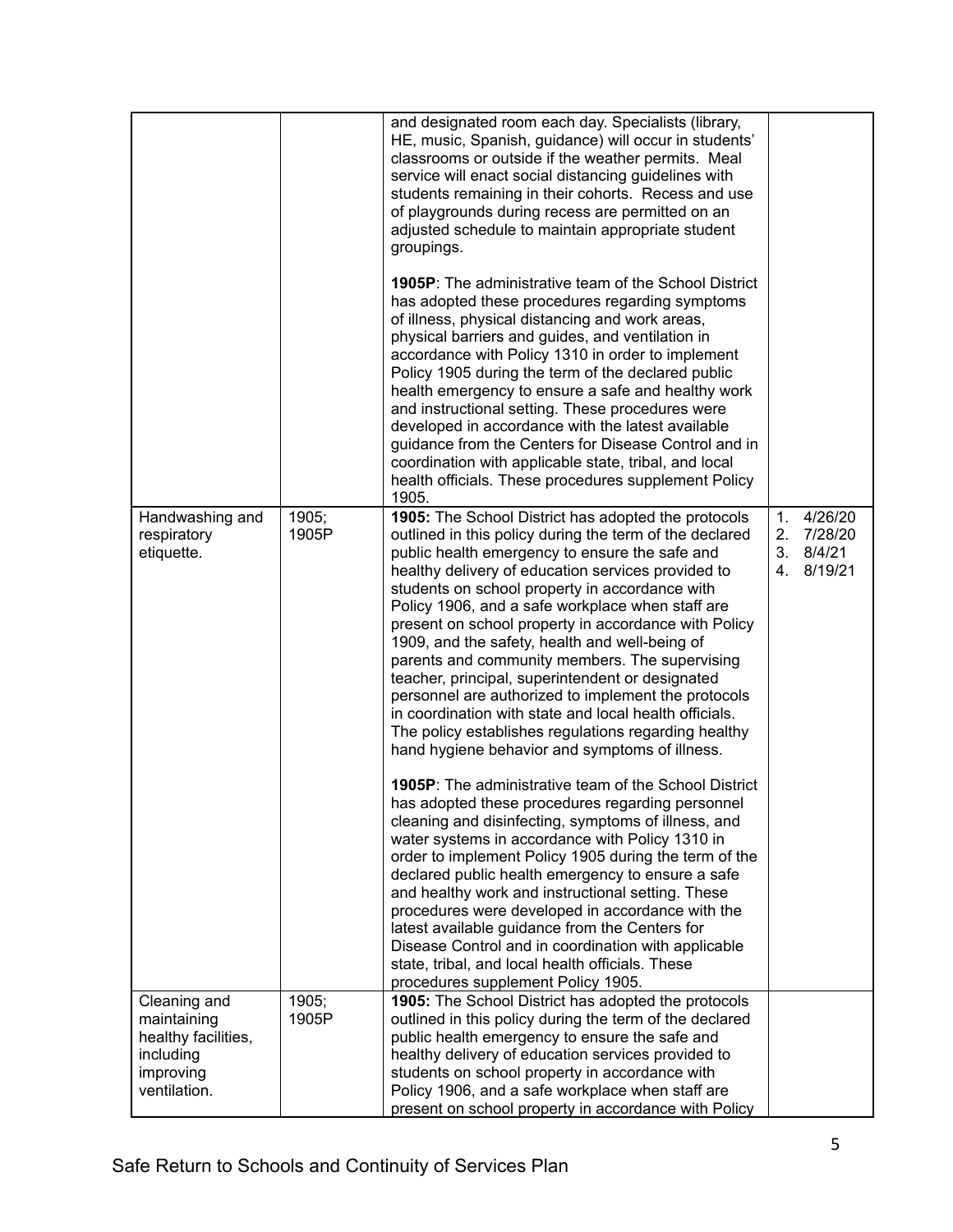|                                                                                                                                                                          |            | 1909, and the safety, health and well-being of<br>parents and community members. The supervising<br>teacher, principal, superintendent or designated<br>personnel are authorized to implement the protocols<br>in coordination with state and local health officials.<br>The policy establishes regulations regarding<br>symptoms of illness, cleaning and disinfecting,<br>temperature screening, vulnerable individuals, food<br>preparation and meal service, and transportation<br>services.                                                                                                                                                                                                                                                                                                                                                                          |                                                                                  |
|--------------------------------------------------------------------------------------------------------------------------------------------------------------------------|------------|---------------------------------------------------------------------------------------------------------------------------------------------------------------------------------------------------------------------------------------------------------------------------------------------------------------------------------------------------------------------------------------------------------------------------------------------------------------------------------------------------------------------------------------------------------------------------------------------------------------------------------------------------------------------------------------------------------------------------------------------------------------------------------------------------------------------------------------------------------------------------|----------------------------------------------------------------------------------|
|                                                                                                                                                                          |            | <b>1905P:</b> The administrative team of the School District<br>has adopted these procedures regarding personnel<br>cleaning and disinfecting, symptoms of illness, and<br>ventilation in accordance with Policy 1310 in order to<br>implement Policy 1905 during the term of the<br>declared public health emergency to ensure a safe<br>and healthy work and instructional setting. These<br>procedures were developed in accordance with the<br>latest available guidance from the Centers for<br>Disease Control and in coordination with applicable<br>state, tribal, and local health officials. These<br>procedures supplement Policy 1905.                                                                                                                                                                                                                        |                                                                                  |
| Contact tracing in<br>combination with<br>isolation and<br>quarantine, in<br>collaboration with<br>the State, local,<br>territorial, or Tribal<br>health<br>departments. | 1905; 3417 | 1905: The School District has adopted the protocols<br>outlined in this policy during the term of the declared<br>public health emergency to ensure the safe and<br>healthy delivery of education services provided to<br>students on school property in accordance with<br>Policy 1906, and a safe workplace when staff are<br>present on school property in accordance with Policy<br>1909, and the safety, health and well-being of<br>parents and community members. The supervising<br>teacher, principal, superintendent or designated<br>personnel are authorized to implement the protocols<br>in coordination with state and local health officials.<br>The policy establishes regulations regarding<br>symptoms of illness, temperature screening, public<br>awareness, and confidentiality.<br>3417: In all proceedings related to this policy, the            | 4/26/20<br>1.<br>2.<br>7/28/20<br>3.<br>6/10/21<br>8/4/21<br>4.<br>8/19/21<br>5. |
|                                                                                                                                                                          |            | District will respect a student's right to privacy.<br>Although the District is required to provide<br>educational services to all school-age children who<br>reside within its boundaries, it may deny attendance<br>at school to any child diagnosed as having a<br>communicable disease that could make a child's<br>attendance harmful to the welfare of other students.<br>The District will rely on advice of the public health<br>and medical communities in assessing the risk of<br>transmission of various communicable diseases to<br>determine how best to protect the health of both<br>students and staff. The District will manage common<br>communicable diseases in accordance with Montana<br>Department of Public Health and Human Services<br>guidelines and communicable diseases control rules.<br>The District may temporarily exclude from school |                                                                                  |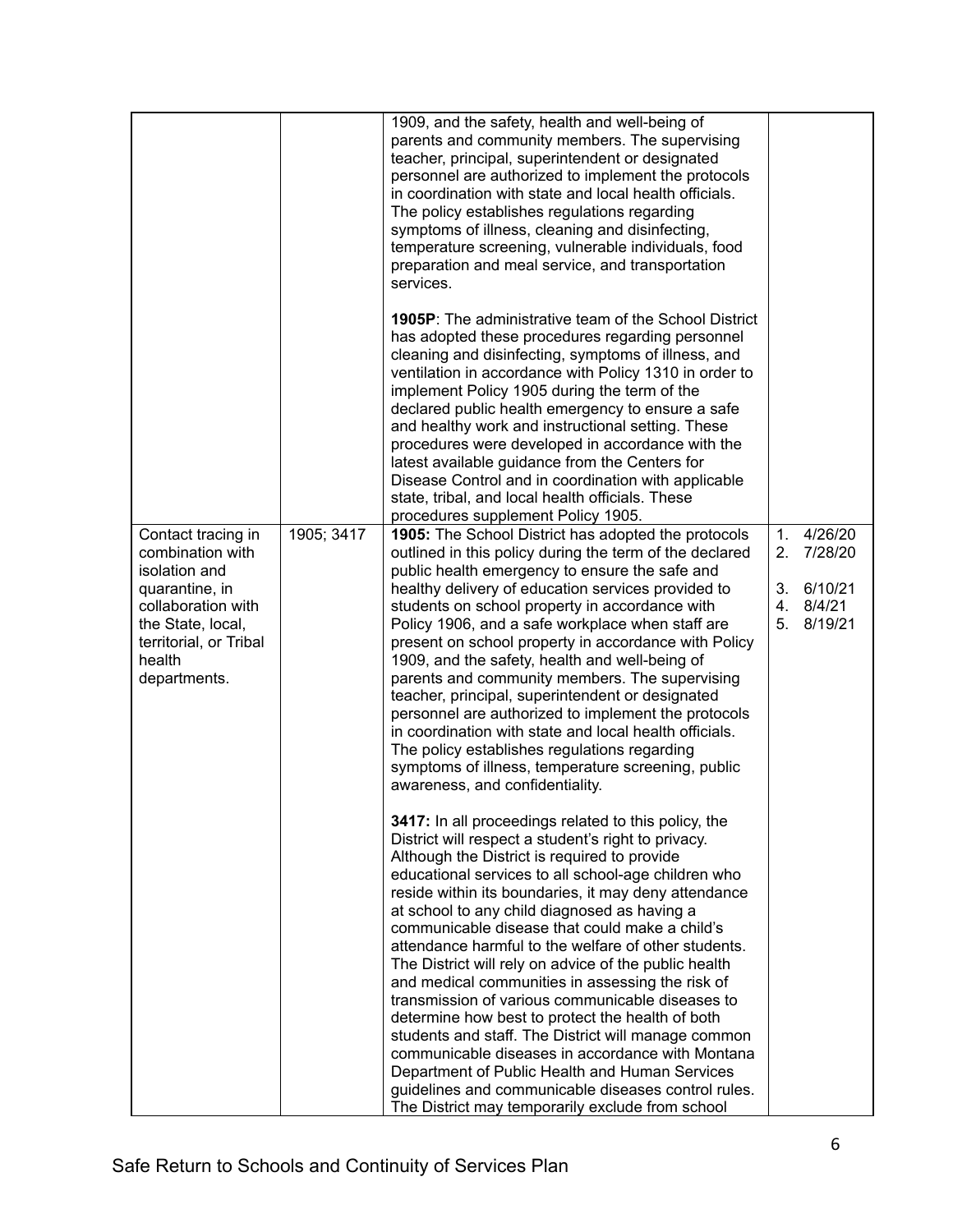| Diagnostic and<br>screening testing.                           | 1905                 | attendance a student who exhibits symptoms of a<br>communicable disease that is readily transmitted in a<br>school setting. The District may notify parents of<br>other children attending a school that their children<br>have been exposed to a communicable disease<br>without identifying the particular student who has the<br>disease.<br>1905: The School District has adopted the protocols<br>outlined in this policy during the term of the declared<br>public health emergency to ensure the safe and<br>healthy delivery of education services provided to<br>students on school property in accordance with<br>Policy 1906, and a safe workplace when staff are<br>present on school property in accordance with Policy<br>1909, and the safety, health and well-being of<br>parents and community members. The supervising<br>teacher, principal, superintendent or designated<br>personnel are authorized to implement the protocols<br>in coordination with state and local health officials.<br>The policy establishes regulations regarding<br>symptoms of illness, and temperature screening.                                                                                                                    | 1.<br>2.<br>3.<br>4. | 4/26/20<br>7/28/20<br>8/4/21<br>8/19/21 |
|----------------------------------------------------------------|----------------------|-------------------------------------------------------------------------------------------------------------------------------------------------------------------------------------------------------------------------------------------------------------------------------------------------------------------------------------------------------------------------------------------------------------------------------------------------------------------------------------------------------------------------------------------------------------------------------------------------------------------------------------------------------------------------------------------------------------------------------------------------------------------------------------------------------------------------------------------------------------------------------------------------------------------------------------------------------------------------------------------------------------------------------------------------------------------------------------------------------------------------------------------------------------------------------------------------------------------------------------|----------------------|-----------------------------------------|
| Efforts to provide<br>vaccinations to<br>school<br>communities | 3413                 | Please note that House Bill 702 passed the 2021<br>Legislature and was signed into law effective May 14,<br>2021. New Section 1 of that law provides that it is an<br>unlawful discriminatory practice for a governmental<br>entity to refuse, withhold from, or deny to a person<br>any local or state services, goods, facilities,<br>advantages, privileges, licensing, educational<br>opportunities, health care access, or employment<br>opportunities based on the person's vaccination<br>status. The law also provides it is unlawful for an<br>employer to refuse employment to a person, to bar a<br>person from employment, or to discriminate against a<br>person in compensation or in a term, condition, or<br>privilege of employment based on the person's<br>vaccination status. Finally, House Bill 702 provides it<br>is unlawful for a public accommodation to exclude,<br>limit, segregate, refuse to serve, or otherwise<br>discriminate against a person based on the person's<br>vaccination status.<br>3413: Upon initial enrollment, an immunization status<br>form shall be completed by the student's parent or<br>guardian. The certificate shall be made a part of the<br>student's permanent record. | $\mathbf{1}$ .       | 6/10/21                                 |
| Appropriate<br>accommodations                                  | 1908; 2162;<br>2162P | 1908: The Board of Trustees authorizes the<br>supervising teacher or district administrator to                                                                                                                                                                                                                                                                                                                                                                                                                                                                                                                                                                                                                                                                                                                                                                                                                                                                                                                                                                                                                                                                                                                                      | 1.                   | 7/28/20                                 |
| for children with<br>disabilities with                         |                      | provide Policy 1908F to families requesting to opt-out<br>of onsite instruction at the school facility for the                                                                                                                                                                                                                                                                                                                                                                                                                                                                                                                                                                                                                                                                                                                                                                                                                                                                                                                                                                                                                                                                                                                      | 2.                   | Terminat<br>ed 1908                     |
| respect to health<br>and safety policies.                      |                      | duration of the declared public health emergency.<br>Students of families opting out of onsite instruction at                                                                                                                                                                                                                                                                                                                                                                                                                                                                                                                                                                                                                                                                                                                                                                                                                                                                                                                                                                                                                                                                                                                       | 3.                   | 7/15/21                                 |
|                                                                |                      | the school facility shall receive offsite, online, and<br>proficiency-based instruction, or any combination of<br>the foregoing at the discretion of the School District in<br>accordance with District Policy 1906. Students of                                                                                                                                                                                                                                                                                                                                                                                                                                                                                                                                                                                                                                                                                                                                                                                                                                                                                                                                                                                                    |                      |                                         |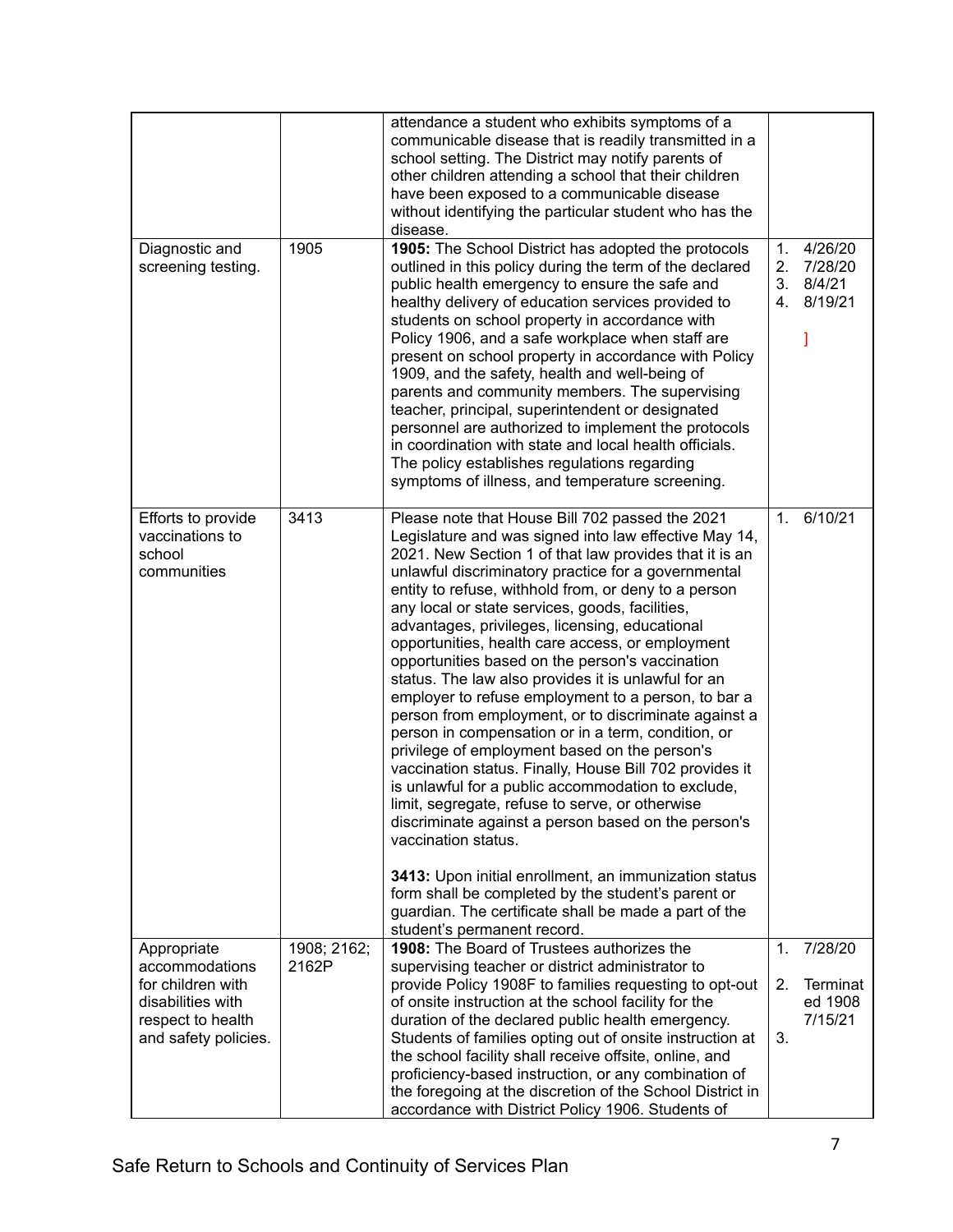| Coordination with<br>State and local<br>health officials. | 1900; 1905;<br>1907; 3417 | families opting out of onsite delivery shall be treated<br>the same as students instructed at the school facility<br>for purposes of grading, discipline, and other<br>educational rights.<br>2162: It is the intent of the District to ensure that<br>students who are disabled within the definition of<br>Section 504 of the Rehabilitation Act of 1973 are<br>identified, evaluated, and provided with appropriate<br>educational services. For those students who need or<br>are believed to need special instruction and/or<br>related services under Section 504 of the<br>Rehabilitation Act of 1973, the District shall establish<br>and implement a system of procedural safeguards.<br>2162P: If the parent or legal guardian of a student<br>who qualifies under Section 504 for special<br>instruction or related services disagrees with a<br>decision of the District with respect to: (1) the<br>identification of the child as qualifying for Section<br>504; (2) the District's evaluation of the child; and/or<br>(3) the educational placement of the child, the<br>parents of the student are entitled to certain<br>procedural safeguards. The student shall remain in<br>his/her current placement until the matter has been<br>resolved through the process set in the policy.<br>1900: In light of the COVID-19 pandemic, the Board<br>of Trustees has found it necessary to adopt<br>temporary policies related to emergency school<br>closures, the ongoing provision of educational<br>services to students, meetings of the Board,<br>gatherings on school property, health and safety of<br>students, staff and community members, human<br>resource matters and budgetary matters. To ensure<br>clarity and transparency, the board has organized all<br>emergency school policies into a temporary chapter.<br>School District Policies Numbered 1900-1999 are | 1.<br>2 <sub>1</sub><br>$3_{-}$ | 4/5/20<br>7/28/20<br>6/10/21 |
|-----------------------------------------------------------|---------------------------|------------------------------------------------------------------------------------------------------------------------------------------------------------------------------------------------------------------------------------------------------------------------------------------------------------------------------------------------------------------------------------------------------------------------------------------------------------------------------------------------------------------------------------------------------------------------------------------------------------------------------------------------------------------------------------------------------------------------------------------------------------------------------------------------------------------------------------------------------------------------------------------------------------------------------------------------------------------------------------------------------------------------------------------------------------------------------------------------------------------------------------------------------------------------------------------------------------------------------------------------------------------------------------------------------------------------------------------------------------------------------------------------------------------------------------------------------------------------------------------------------------------------------------------------------------------------------------------------------------------------------------------------------------------------------------------------------------------------------------------------------------------------------------------------------------------------------------------------------------------------------------------------|---------------------------------|------------------------------|
|                                                           |                           | intended to govern during any emergency related to<br>COVID-19 declared by the President, Congress<br>Montana Legislature, Governor, Montana Department<br>of Public Health and Human Services, County Health<br>Department or the Board of Trustees.                                                                                                                                                                                                                                                                                                                                                                                                                                                                                                                                                                                                                                                                                                                                                                                                                                                                                                                                                                                                                                                                                                                                                                                                                                                                                                                                                                                                                                                                                                                                                                                                                                          |                                 |                              |
|                                                           |                           | <b>1905:</b> The School District has adopted the protocols<br>outlined in this policy during the term of the declared<br>public health emergency to ensure the safe and<br>healthy delivery of education services provided to<br>students on school property in accordance with<br>Policy 1906, and a safe workplace when staff are<br>present on school property in accordance with Policy<br>1909, and the safety, health and well-being of<br>parents and community members. The supervising<br>teacher, principal, superintendent or designated                                                                                                                                                                                                                                                                                                                                                                                                                                                                                                                                                                                                                                                                                                                                                                                                                                                                                                                                                                                                                                                                                                                                                                                                                                                                                                                                            |                                 |                              |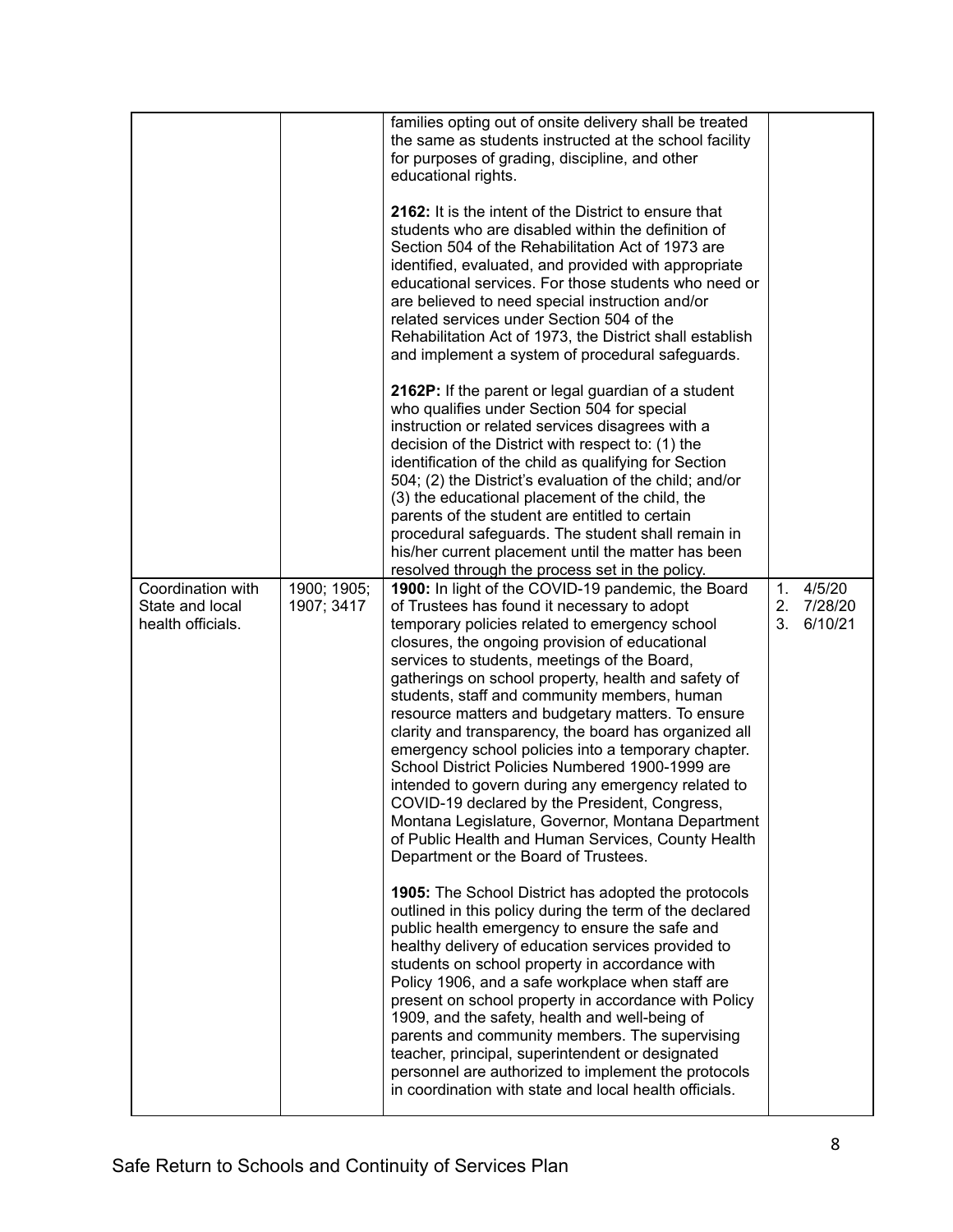| student's condition.<br>How the district will<br>1906;<br>1906: The School District has adopted the protocols<br>1.<br>1906P;<br>outlined in this policy to govern during the term of the<br>2.<br>ensure continuity<br>2050<br>3.<br>of services,<br>declared public health emergency to ensure the<br>including but not<br>delivery of education services to students onsite at<br>limited to services<br>the school, offsite at other locations using available<br>1906P<br>to address<br>resources including but not limited to online methods.<br>students' academic<br>The supervising teacher, principal, superintendent or<br>needs and<br>designated personnel are authorized to implement<br>students' and staff<br>this policy. The Board of Trustees may revise the<br>school calendar to adjust the completion of the<br>social, emotional,<br>mental health, and<br>school year for particular grade levels and groups<br>once students have satisfied the required number of<br>other needs, which<br>may include<br>applicable aggregate hours.<br>student health and<br>The Board of Trustees authorizes offsite and online<br>food services.<br>instruction of students in a manner that satisfies the<br>aggregate number of instructional hours outlined in<br>the School District's adopted or revised calendar for<br>a school year affected by a public health emergency.<br>Offsite and online delivery methods shall include a<br>complete range of educational services offered by<br>the School District and shall comply with the<br>requirements of applicable statutes. Students<br>completing course work through an offsite or online<br>instructional setting shall be treated in and have their<br>hours of instruction calculated in the same manner as<br>students attending an onsite institutional setting. |  | 1907: The Board of Trustees is authorized to declare<br>that a state of emergency exists within the<br>community. A declaration issued by the Board of<br>Trustees is distinct from any declaration in effect or<br>previously issued by local, state, or federal<br>authorities.<br>3417: The District will manage common<br>communicable diseases in accordance with Montana<br>Department of Public Health and Human Services<br>guidelines and communicable diseases control rules.<br>When information is received by a staff member or a<br>volunteer that a student is afflicted with a serious<br>communicable disease, the staff member or<br>volunteer will promptly notify a school nurse or other<br>responsible person designated by the Board to<br>determine appropriate measures to be taken to<br>protect student and staff health and safety. A school<br>nurse or other responsible person designated by the<br>Board, after consultation with and on advice of public<br>health officials, will determine which additional staff<br>members, if any, have need to know of the affected |                                                       |
|---------------------------------------------------------------------------------------------------------------------------------------------------------------------------------------------------------------------------------------------------------------------------------------------------------------------------------------------------------------------------------------------------------------------------------------------------------------------------------------------------------------------------------------------------------------------------------------------------------------------------------------------------------------------------------------------------------------------------------------------------------------------------------------------------------------------------------------------------------------------------------------------------------------------------------------------------------------------------------------------------------------------------------------------------------------------------------------------------------------------------------------------------------------------------------------------------------------------------------------------------------------------------------------------------------------------------------------------------------------------------------------------------------------------------------------------------------------------------------------------------------------------------------------------------------------------------------------------------------------------------------------------------------------------------------------------------------------------------------------------------------------------------------------------------------------------------------------------------|--|------------------------------------------------------------------------------------------------------------------------------------------------------------------------------------------------------------------------------------------------------------------------------------------------------------------------------------------------------------------------------------------------------------------------------------------------------------------------------------------------------------------------------------------------------------------------------------------------------------------------------------------------------------------------------------------------------------------------------------------------------------------------------------------------------------------------------------------------------------------------------------------------------------------------------------------------------------------------------------------------------------------------------------------------------------------------------------------------------------|-------------------------------------------------------|
| The Board of Trustees authorizes proficiency-based<br>ANB calculation in situations when a student<br>demonstrates proficiency in a course area as                                                                                                                                                                                                                                                                                                                                                                                                                                                                                                                                                                                                                                                                                                                                                                                                                                                                                                                                                                                                                                                                                                                                                                                                                                                                                                                                                                                                                                                                                                                                                                                                                                                                                                |  |                                                                                                                                                                                                                                                                                                                                                                                                                                                                                                                                                                                                                                                                                                                                                                                                                                                                                                                                                                                                                                                                                                            | 4/26/20<br>7/28/20<br>Terminat<br>ed 1906,<br>7/15/21 |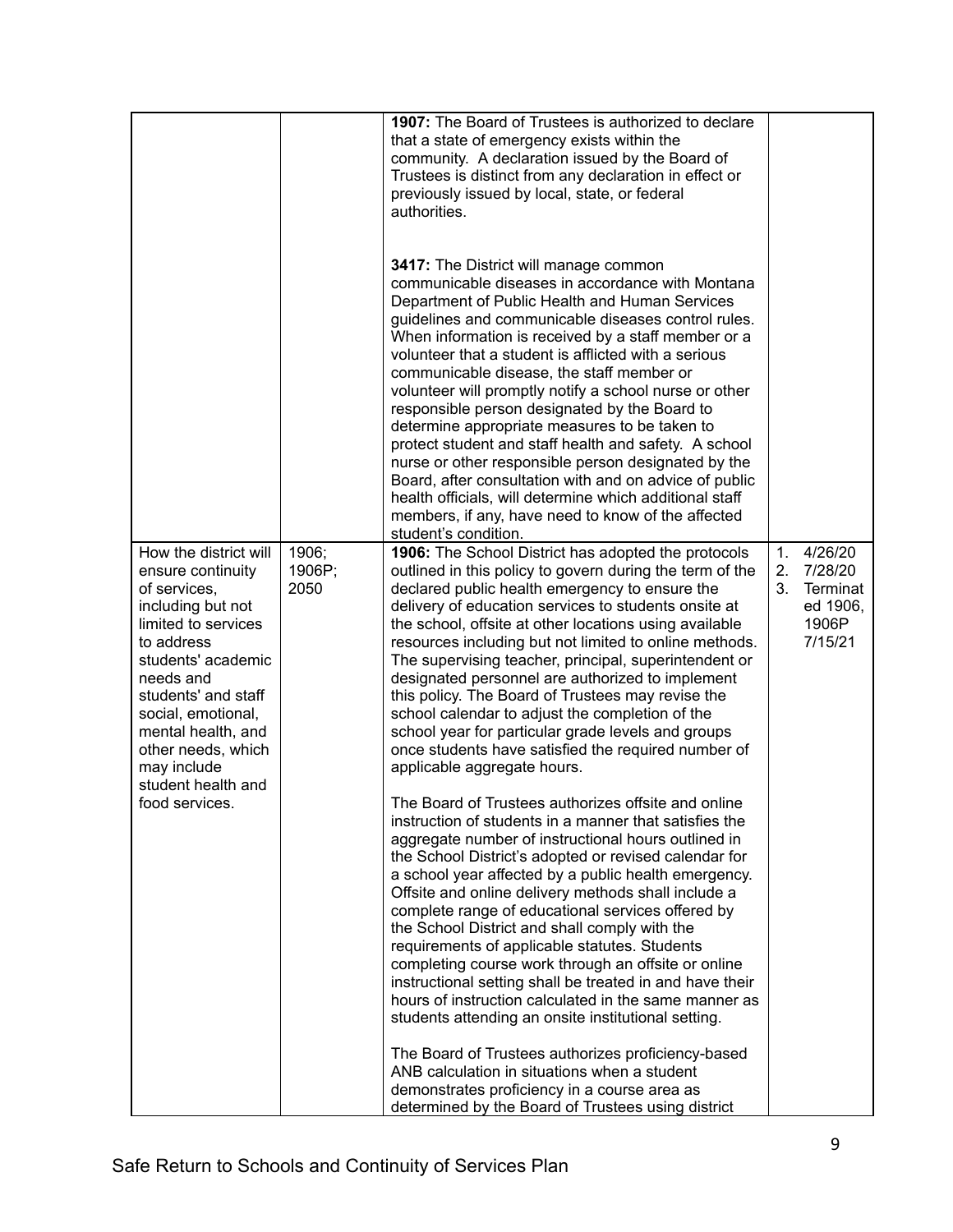| assessments consistent with the School District's<br>adopted Plan of Action, District Policy 1005FE, or<br>other measures approved by the Board of Trustees<br>during the course of a school year affected by a<br>public health emergency.                                                                                                                                                                                                                                                                                                                                                                                                                                                                                                                                                                                                                                                                                                |  |
|--------------------------------------------------------------------------------------------------------------------------------------------------------------------------------------------------------------------------------------------------------------------------------------------------------------------------------------------------------------------------------------------------------------------------------------------------------------------------------------------------------------------------------------------------------------------------------------------------------------------------------------------------------------------------------------------------------------------------------------------------------------------------------------------------------------------------------------------------------------------------------------------------------------------------------------------|--|
| Students shall receive services in accordance with<br>the applicable Individualized Education Plan or<br>Section 504 Plan based on methods and locations<br>agreed upon and documented by the applicable team<br>to meet the student's needs and goals. Students<br>shall have access to regular school counseling<br>services whether their instruction is provided in an<br>onsite, offsite or online setting. Staff shall promptly<br>report any suspected student distress or concern to<br>their supervisor for review and referral. Students<br>receiving instruction in an offsite setting are governed<br>by the staff obligation to report suspected child abuse<br>or neglect. This policy in no way limits or adjusts the<br>School District's obligations to homeless students or<br>students in foster care. Applicable District policies<br>serving these students, or this population of students<br>remain in full effect. |  |
| <b>1906P:</b> Proficiency or satisfying aggregate hours of<br>instruction can be achieved through an on-site,<br>off-site, or blended learning model as outlined in<br>Policy 1906. Best practices will assist districts in<br>facilitating quality learning for each student<br>regardless of background or circumstance. Best<br>practices include but are not limited to, planning and<br>communication, clear expectations, differentiated<br>instruction and learning models, and flexible<br>demonstrations of learning.                                                                                                                                                                                                                                                                                                                                                                                                             |  |
| 2050: The School District has adopted the protocols<br>outlined in this policy to ensure the delivery of<br>education services to students onsite at the school,<br>offsite at other locations using available resources.<br>The District administration or designated personnel<br>are authorized to implement this policy                                                                                                                                                                                                                                                                                                                                                                                                                                                                                                                                                                                                                |  |

## **June 2021**

# **Part III – Updated Compliance for the District's Previously Adopted Plan for the Safe Return to In-person Instruction and Continuity of Services:**

Section 2001(i)(3) of the ARP Act states that a school district that developed a plan for the safe return to in-person instruction and continuity of services prior to the date of enactment of the ARP Act will be deemed to have met the requirement to develop a plan under section 2001(i)(1) as long as the plan meets